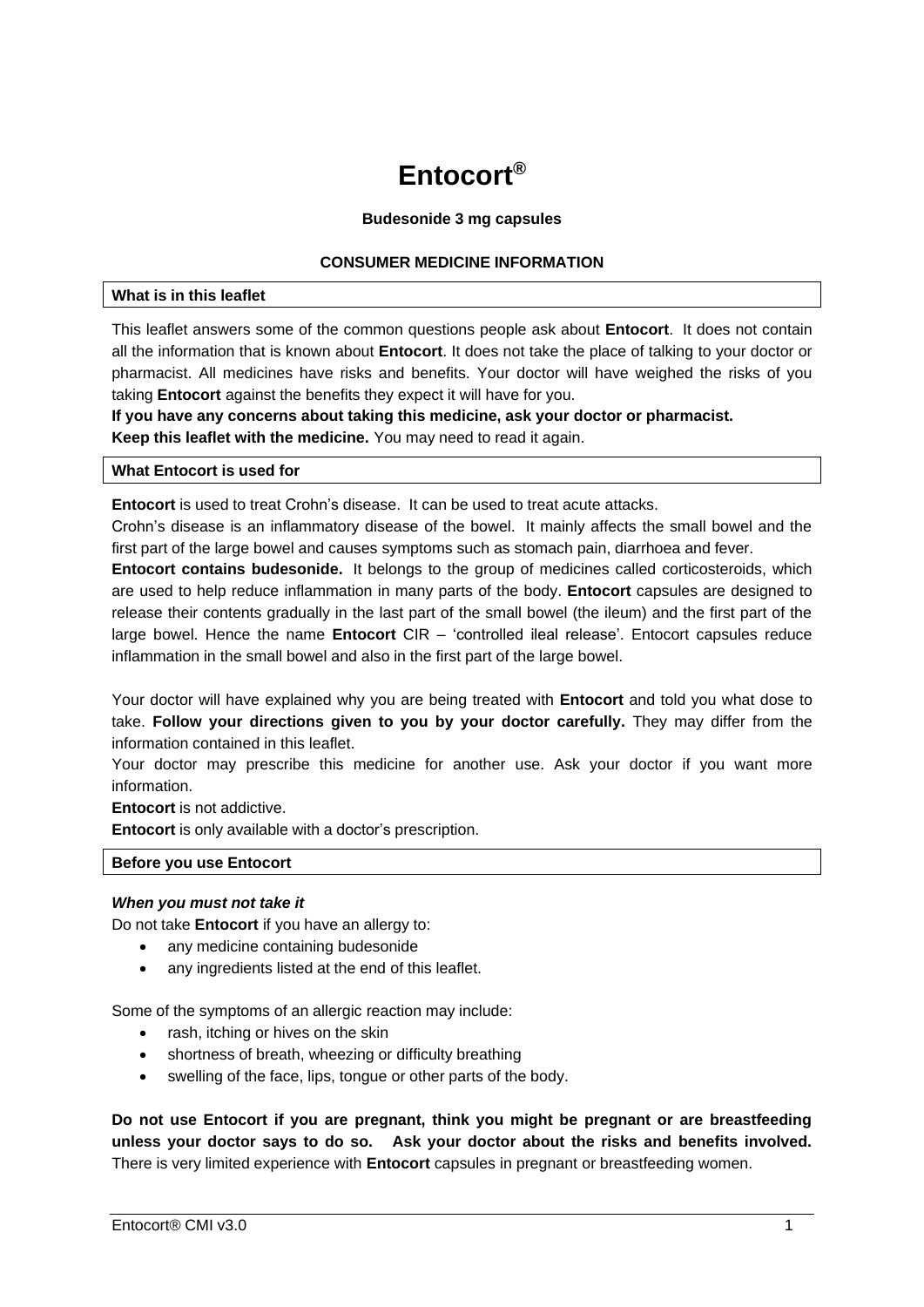**Do not give Entocort to children.** There is only limited information available about the use of **Entocort** in children.

**Do not use after the use by (expiry date) printed on the pack**. It may have no effect at all, or worse, an entirely unexpected effect if you take it after the expiry date.

**Do not use Entocort if the packaging is torn or shows signs of tampering.**

**Do not use it to treat any other complaints unless your doctor tells you to.**

**Do not give this medicine to anyone else.**

# *Before you start to use it*

**You must tell your doctor if you have any allergies to any other medicines, foods preservatives or dyes.**

# **Tell your Doctor if you have or have had any medical condition, especially the following:**

- any recent infection (including chicken pox and measles)
- tuberculosis
- diabetes
- liver disease
- stomach ulcers
- brittle bones (osteoporosis)
- high blood pressure
- eye problems (such as glaucoma or cataracts)

It may not be safe for you to take **Entocort** if you have any of these conditions.

**Tell your doctor if you have NOT had chicken pox or measles**. These diseases may be more serious if you get them while taking **Entocort**. Your doctor may want to vaccinate you for them before you start on **Entocort**.

# *Taking other medicines*

**Tell your doctor or pharmacist if you are taking any other medicines, including any that you get without a prescription from your pharmacy, supermarket or health food shop.** Some medicines and **Entocort** may interfere with each other. These include:

- other corticosteroid medicines such as tablets, asthma inhalers, nasal sprays, eye/nose drops
- medicines used to treat fungal infections (eg ketoconazole)
- cimetidine, a medicine used to treat reflux and stomach ulcers
- Some medicines may increase the effects of Entocort Capsules and your doctor may wish to monitor you carefully if you are taking these medicines (including some medicines for HIV: ritonavir, cobicistat).

Diagnostic tests for pituitary glands activity may show false low values due to suppression of the adrenal function.

These medicines may be affected by **Entocort** or may affect how well it works. You may need different amounts of your medicines, or you may need to use different medicines. Your doctor or pharmacist will advise you.

Your doctor and pharmacist have more information on medicines to be careful with or avoid while taking **Entocort**.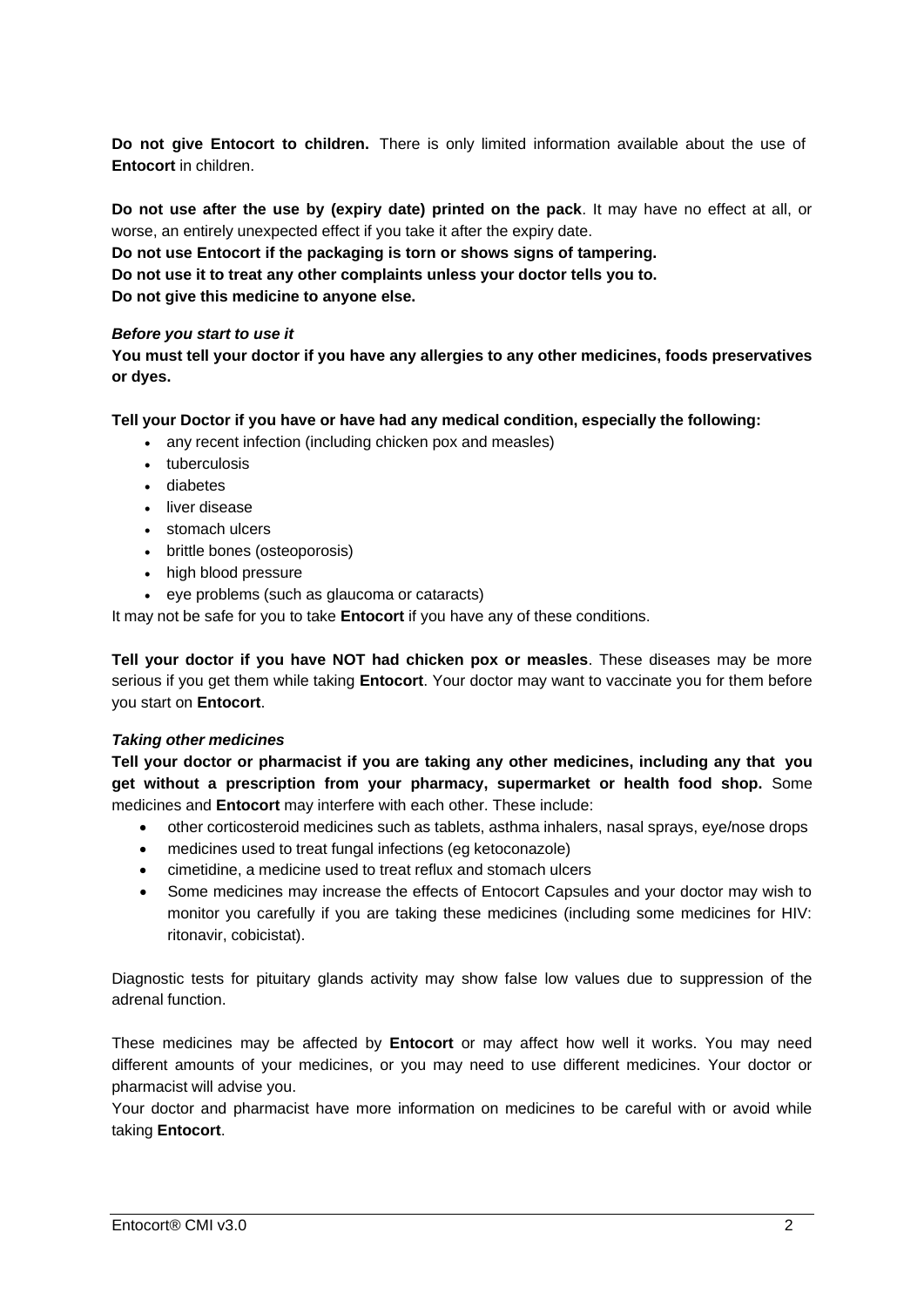# **How to use Entocort**

**Follow all directions given to you by your doctor carefully.** They may differ from the information contained in this leaflet.

#### *How much to take*

The usual dose of **Entocort** is 3 capsules taken once daily in the morning, before breakfast.

**Swallow Entocort capsules whole with a glass of water. Do not crush or chew the capsules.** If the granules are chewed or crushed they won't work properly. Always eat some food after you take **Entocort**.

## *How long to take it*

A treatment course is usually 8 weeks.

It may take 2-4 weeks to get the full effect from **Entocort**. Do not forget to take it even if you feel better. **Treatment with Entocort must not be stopped suddenly.** The dose needs to be reduced over the last 2-4 weeks. **Follow your doctor's directions carefully.** They may differ from the information contained in this leaflet.

## *If you forget to take it*

If you forget to take an occasional dose of **Entocort** capsules it is not necessary to make up for the dose you missed. Just take the next dose as usual. **Don't double the dose.** If you have trouble remembering when you take your medicine, ask your pharmacist or doctor for some hints.

#### **While you are using Entocort**

## *Things you must do*

#### **Take Entocort exactly as your doctor has prescribed**.

If you have not had chicken pox or measles, avoid close contact with anyone who has these diseases while you are taking **Entocort**. Tell you doctor straight away if you think that you have been exposed to chicken pox or measles.

**Tell your doctor if you have an infection while you are taking Entocort.** It may not be safe for you to continue taking **Entocort** if you have an infection.

If you are about to be started on any new medicine, remind your doctor or pharmacist that you are taking **Entocort**. Tell any other doctors, dentists and pharmacists who are treating you that you are taking **Entocort**.

If you become pregnant while using **Entocort**, tell your doctor or pharmacist immediately.

#### *Things you must not do*

**Do not take Entocort with grapefruit or grapefruit juice.** Grapefruit juice, but not other fruit juices, may increase the effect of **Entocort**. This may increase the chance of getting unwanted side effects. **Do not stop taking Entocort unless your doctor tells you to.** You need to reduce the dose gradually before stopping. Your doctor will tell you how to do this.

Do not use **Entocort** to treat any other complaints unless your doctor tells you to. Do not give this medicine to anyone else.

# *Things to be careful of*

# **Be careful when drinking alcohol while you are using Entocort.**

Tell your doctor if you have an infection while you are taking **Entocort**. It may not be safe for you to continue taking **Entocort** if you have an infection.

Please talk to your doctor or pharmacist about these possibilities if you think they may bother you.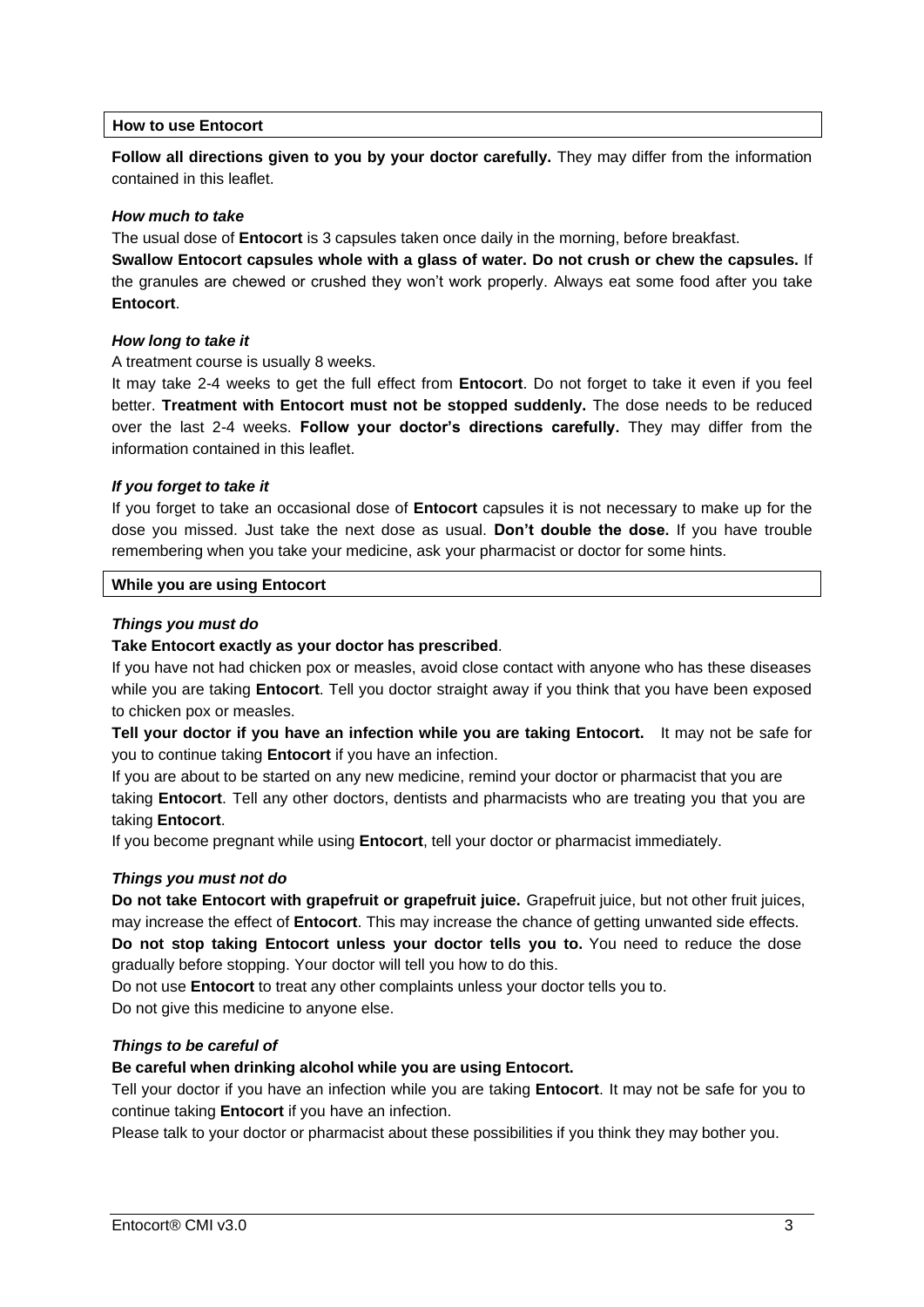# **Overdose**

**Telephone your doctor or the National Poisons and Hazardous Chemicals Information Centre Ph: 0800 POISON (0800 764 766) or go to Accident and Emergency at your nearest hospital immediately if you think that you or anyone else may have taken too much Entocort, even if there are no signs of discomfort or poisoning.**

## **Side effects**

**Tell your doctor or pharmacist as soon as possible if you do not feel well while you are taking Entocort.** All medicines can have side effects. Sometimes they are serious, most of the time they are not. You may need medical treatment if you get some of the side effects. **Ask your doctor or pharmacist to answer any questions you may have.**

# **Tell your doctor if you notice any of the following and they worry you:**

- indigestion, flatulence
- rapid heart rate or palpitations
- swelling / rounding of the face
- muscle cramps
- tiredness
- trouble sleeping
- tremor, feeling nervous
- mood swings
- depression, anxiety or aggression
- shaking, muscle spasms or twitching
- menstrual problems
- blurred vision
- skin rash, itchiness or discolouration
- blurred vision or other visual disturbance

These side effects are usually mild.

If your medicine has been changed from 'cortisone' capsules (eg. prednisolone) to **Entocort** capsules, you may notice symptoms such as rash, or pain in muscles and joints. If this happens or you get headaches, feel sick, vomit, or fell tired please contact your doctor.

# **Tell your doctor immediately or go to Accident and Emergency at your nearest hospital if you notice any of the following:**

- shortness of breath, wheezing or difficulty breathing
- swelling of the face, lips, tongue or other parts of the body
- severe rash

These are very serious side effects. You may need urgent medical attention or hospitalisation. These side effects are very rare.

# **Tell your doctor if you notice anything else that is making you feel unwell.** Some people may get other side effects while taking **Entocort**.

**Important:** This leaflet alerts you to some of the situations when you should call your doctor. Other situations, which cannot be predicted, may arise. Nothing in this leaflet should stop you from calling your doctor or pharmacist with any questions or concerns you have about using **Entocort.**